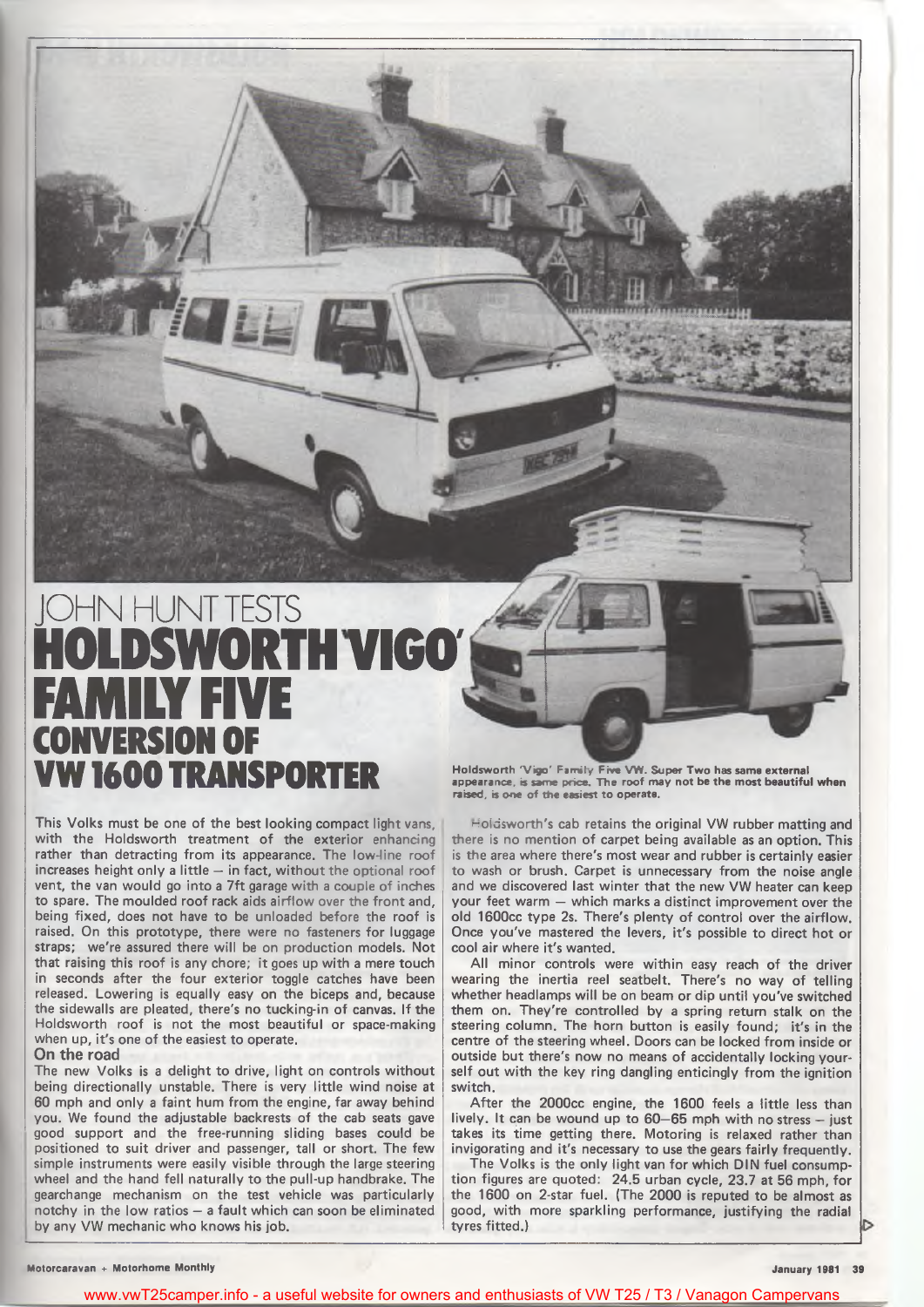

Fairly conventional layout, with kitchen on offside wall, face-forward settee and face-rearward occasional bench.



Single seat behind cab will take Porta-Potti in base. Fourth seat, based on hinged flap, spans gangway.



Sink and cooker, left of photo, frig beneath. Lower of two drawers comes right out to reveal hidden locker.

The cab is roomy, with easy access between front seats to the caravan accommodation. The VW option of swivelling seats is, of course, available and it would not be difficult to rig up a small, island-leg table in the gangway between them.

There is a large glove hopper in front of the passenger and a reasonable amount of storage space beneath the passenger's seat. The meagre tool set (jack, wheelbrace and hub cap remover) lives there in a plastic bag. The battery is beneath the driver's seat.

The spare wheel is housed under the floor, right at the front. The pan which supports it is hinged, released with the wheelbrace; there's a safety catch to ensure that it doesn't drop down on your hands unexpectedly. The fuel tank has been moved to a safer position amidships, where it's better protected from front and rear end shunts. Engine accessibility is now very good via



HOLDSWORTH VIGO

Three-sided roof console moulding at rear is covered with carpet-type material, supports digital clock in centre.



Most of rear bench locker taken up by large water tank. Lid does not stay up of its own accord.



Double bed, looking towards rear, quickly converted with rock and roll settee. Drop-down wardrobe door open.

the large panel beneath the floor at the rear. Oil check and topup is behind the hinged rear number plate. The only water used by this vehicle goes into the battery, very occasionally.

There's a really wide top to the fascia beneath the windscreen, with enough slope to it to deposit maps placed there on the floor when motoring. (Wonder how long it will be before someone brings out a fiddle rail? The people who satisfied the demand for spare wheel mountings on the old Volks are going to have to exploit some new need.)

#### Colours

The exterior of the test vehicle was all white with a double dark brown stripe at waist level. Interior colours were restful in the latest idiom: cafe-au-lait ribbed Dralon velvet upholstery covers (buttoned but removable for cleaning), toning plain curtains of. generous cut, mottled brown carpet on the floor, light or dark

40 January 1981 Motorcaravan + Motorhome Monthly

www.vwT25camper.info - a useful website for owners and enthusiasts of VW T25 / T3 / Vanagon Campervans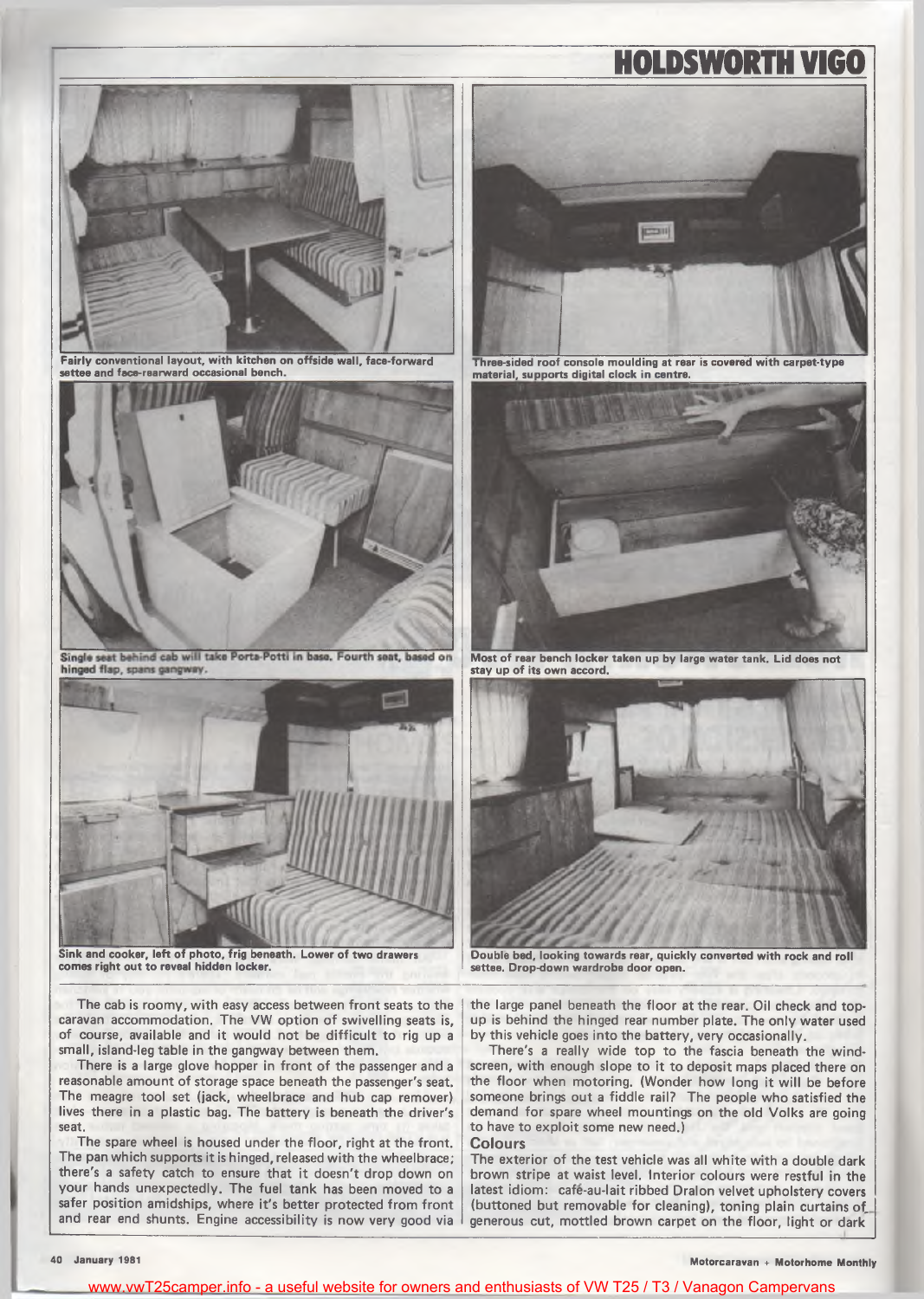

Base for upstairs double bed can be pushed right back, as here, to give maximum area of standing room below.



Louvred windows, above kitchen, are a worthwhile optional extra. Flyscreens are available.



Side curtains have wire restrainers to hold them against windows. Wall beneath is cork-effect hardboard.

brown carpet covering most surfaces inside (underneath bunks, edge of roof etc), brown simulated leather lining inside tailgate and an attractive and expensive-looking French walnut veneer on the all-plywood furniture units. (Holdsworth's boast is that he uses no chipboard, no printed finishes which can be permanently damaged by scuff marks. In that respect, I thought the embossed hardboard panelling, looking like imitation cork on the lefthand side and inside the door, was below the standard of the rest of the cabinet work.)

Amidst all those subdued interior colours, we admired the embroidered bands of ribbon which held the curtains in place a very nice touch.

### Inside

What can you do with a Volks inside? Limitations are imposed by the compulsory side entrance, the raised platform over the



HOLDSWORTH VIGO

Simple, uncluttered cab. Comfortable VW seats have optional Holdsworth covers.



Engine access is quickly gained by removing rear mattress and engine cover. Oil check is behind hinged number plate.



No need to unload roofrack before raising roof. Production models will have cleats for luggage straps.

engine at the rear and, most of all perhaps, that central roof bow which, say VW/GB, must not be removed. So, you've got standing space of 3ft 3in x 3ft 8in in the centre of the vehicle. The van roof may be removed to the rear of the bow but there's not much call for headroom above the raised engine deck and most converters opt for a bed or storage accommodation up there. (Devon use it as a hatchway to the 6ft upstairs double bed.)

So, it's not surprising that Holdsworth has come up with an interior layout which is similar to that of other volume producers — and entirely different from the early Holdsworth VWs, where there were no such restrictions on roof removal. If you're only allowed a little, squarish, standing-space inside the side door, the kitchen unit must be located there. If you put it on the nearside, you obstruct the doorway, so perforce it goes on the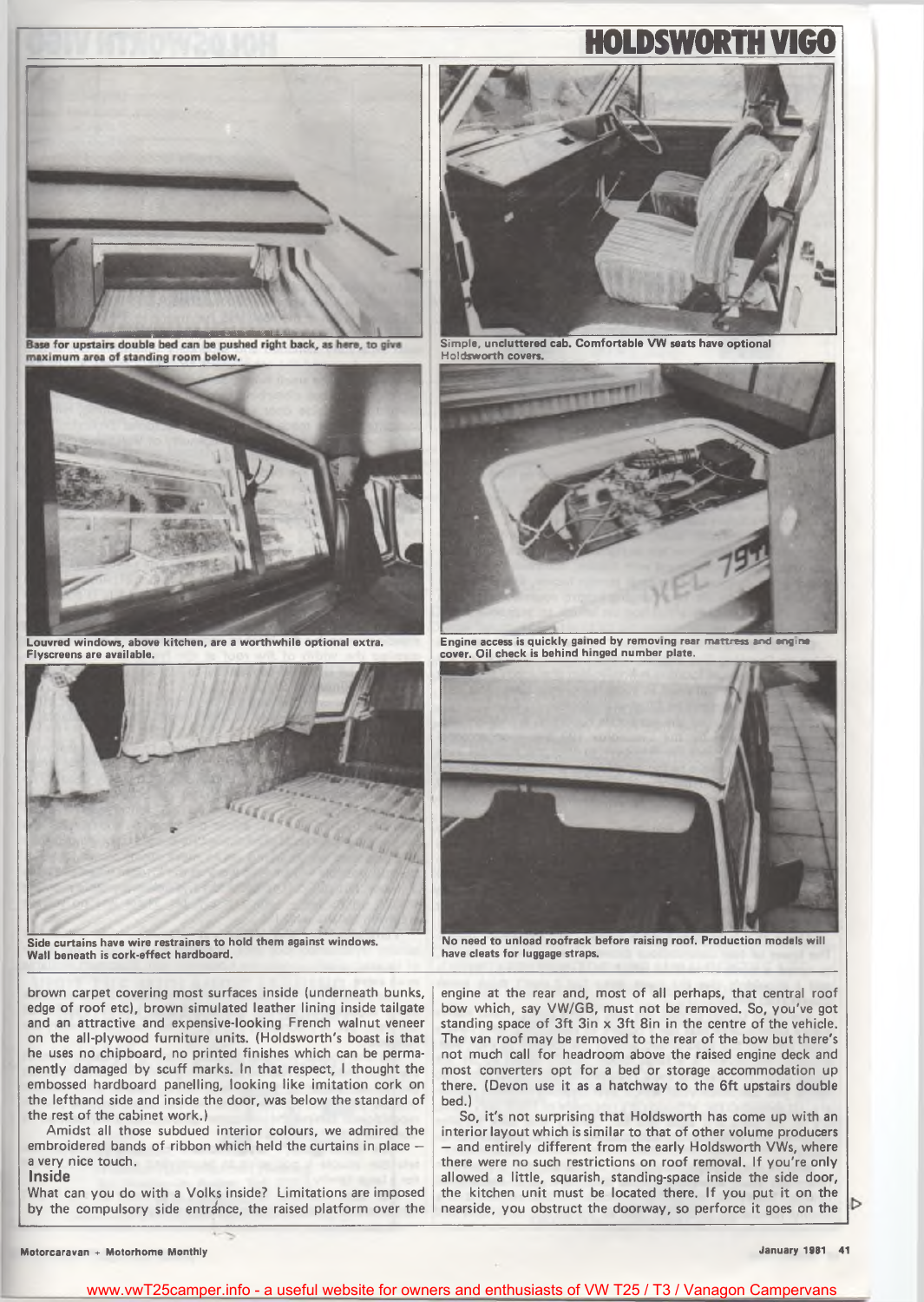## HOLDSWORTH VIGO



Nicely counterbalanced, high lift tailgate could support an annexe such as offered by TVC.

offside. And although Volkswagenwerke appear to have ignored the needs of motorcaravanners when designing the roof, happily they put the windowsills high enough to allow a refrigerator, topped by a kitchen unit, to be located beneath them.

You open the side door, therefore, and facing you is the kitchen unit. Reading from left to right (front to back of vehicle) you have: sink unit integral with cooker, followed by a bit of working top, succeeded by a large storage locker, then 2ft width of wardrobe (with 2ft 10in hanging height) rounded off with a neat little locker with a flat top on which to put your alarm clock, false teeth or nightcap.

Beneath the sink is a ventilated cupboard, which will hold Calor or Camping Gaz bottles. There's a shut-off cock for the gas but no means of locating it firmly. Not that many practising motorcaravanners will need to strap it in; inevitably, this cupboard and all others will be filled with clobber.

To the rear side of the gas bottle cupboard is another one, normally occupied by the Electrolux 120 frig — an optional extra. Holdsworth put the frig here so that the external vent would not be too close to the petrol filler, which is immediately behind the cab door on the offside. The frig is properly ventilated to the exterior. Its door is panelled to match the rest of the furniture.

The location of the frig shows good thinking. The same cannot be said of the little door on the floor next to it. The doorway measures a minute  $8\% \times 9\%$  in, gives access to a storage area 2ft 10in long, 1ft 3in wide and 1ft 1in high. If you kneel on the floor, your arm can't reach the extremities. Perhaps it's designed as an oubliette, somewhere to hide things you don't want to know about.

Above this is another hidden space — but extremely useful. The lower of two commodious drawers is removed completely, to reveal a compartment in which to hide valuables. My wife said I shouldn't give the game away but I don't think sneak thieves read MMM!

The main bench crosses the van at this point — and makes a very comfortable seat for a couple of passengers, who have a good view of the road ahead and of the scenery to each side. Beneath the bench is a large locker mostly taken up by the water tank. This has the usual Holdsworth giant-sized filler into which you can reach your arm, if ever cleaning becomes necessary. (It shouldn't for, although it's not made of black polythene, it's in the dark and algae will not thrive.) This tank supplies water to the sink, fed by the quietest electric pump I've not heard!

Behind the carpeted backrest of the bench seat is a cushion filling the floor above the engine deck right up to the padded tailgate. That's the top half of the bed. The bottom half is very simply formed by lifting the base of the bench, when seat and backrest rock and roll into position. The three cushions matched up nicely to form a double bed mattress,  $4\frac{1}{2}$  in thick, measuring 6ft 2in x 4ft 2in at the head end, narrowing to 3ft 8in.

Above the head of the bed is a pair of adjustable spotlights, each separately switched and separately dimmable. So, if one wants to sleep and the other wants to read — lovely. If one has to get out in the small hours, he/she can do so, with the lamp on 'dim ', without disturbing him/her — until he/she comes to open/close the side door when, in true VW tradition, half the campsite will be made aware of the nocturnal excursion. Is it really beyond the considerable ingenuity of Volkswagenwerke's boffins to dream up a silent door?

Whilst I liked the bedside lights, I thought the rest of the interior illumination was a bit mean: a small courtesy lamp inside the doorway and an 8 watt fluorescent over the kitchen suitable for romantic dining, definitely a strain on the eyes for reading.

In the roof area, on carpeted bases, are cushions just over an inch thick, which form the kiddy beds. The centre part can be slid to and fro to form (a) one bed, 5ft 4in x 3ft 4in or (b) two small beds, 3ft 4in x 3ft 4in and 2ft 9in x 3ft 4in. (I'd want to tie down any youngster on that smaller bed.) When the larger bed is made up, over the main double below, there's still adequate standing space by the kitchen and a shelf about 6 inches wide running the width of the roof at the front. The centre baseboard can be removed completely to increase standing space to the VW maximum of 3ft 3in x 3ft 8in.

The cushions in the roof can be taken out and used for other purposes, e g sun loungers. A fifth sleeping space is available, as an extra, across the cab.

Just inside the side door is a rearward-facing single seat with a locker beneath large enough to take a small chemical closet (the opening is 1ft 5in x 1ft 3in and it's 1ft 1<sup>1</sup>/<sub>2</sub> in deep). The backrest is another cushion which has a pocket which slips over the table which forms the backrest. A fourth seat is made available by lifting a flap across the gangway and placing the backrest cushion on it. The table (2ft 6in x 1ft *8V2* in) can then be positioned on its island leg to make dining places for four. It's still possible — just — to work at the kitchen when the table is in use, but difficult to get at the frig unless the table is swung around on its leg — which it can be. There was no storage provision for the table leg.

Ventilation on this Volks was adequate, with a superior quality flyscreened roof vent, operated by a winder, and a pair of louvred windows over the kitchen — with flyscreens available as an extra.

The Family Five we tested offers comfortable and practicable living accommodation for two adults plus two or three small children, yet it's compact enough to be used as an everyday runabout.

For the couple without children, there is the Super Two at the same price. This has the bed — king sized — extending across the whole width of the vehicle, with a useful little storage console down the middle if you want it. The wardrobe is ther repositioned behind the cab passenger seat, has a flap seat on its front for a third person at table.

"It's quite plain," says Richard Holdsworth, "that the selective couple is not going to be satisfied with a layout built for a large family.'

Well said, Richard. It's a lesson that some of our larges: motorcaravan manufacturers have yet to learn.